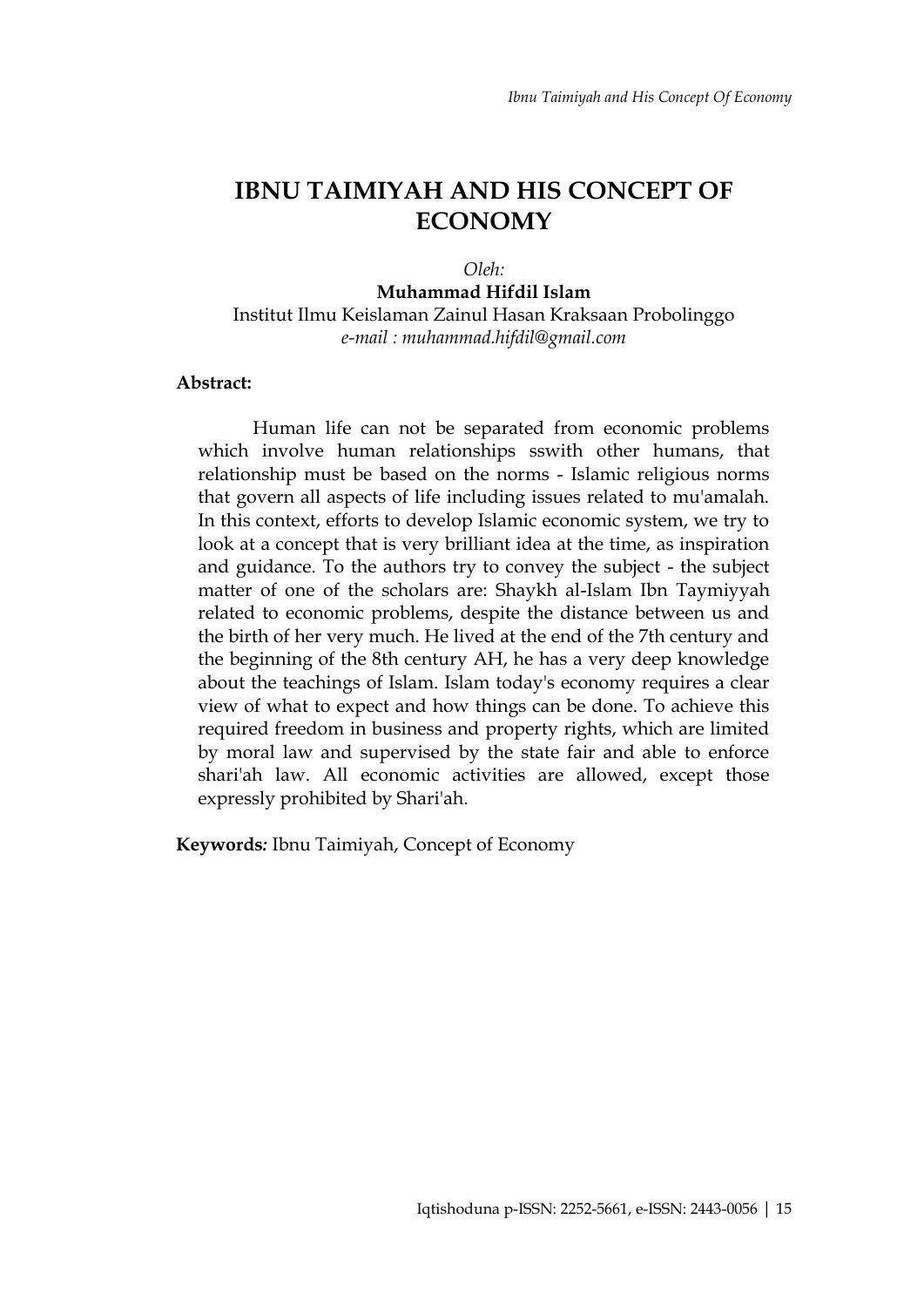## **Preliminary**

History which is constructed by Western is hard to state honestly that the Islamic civilization contribute real and big for the growth of Western civilization after the dark ages. And if only in that times, there were no cultural communication, translation process, the process of learning the Europeans to Muslim intellectuals in Cordova (Spain) such as Ibn Rushd (Avveroes), the openness of knowledge of Islamic thought, the Western civilization Modern which were originally built by Mr modern philosopher Rene Descartes (1596-1650) would not exist. West will forever be in the dark ages.

This fact is real evident when we read the economic theory that had been developed by classical Muslim economists such as Imam Al-Ghazali, Ibn Taymiyyah, Ibn Khaldun and others. There is a common thread of thought and influence of philosophical thought, including economics for modern Western thinkers.

Therefore, it is naive if there is an intellectual Westerners and Muslims who consider that Islamic economics does not have the genealogy and historical roots are strong. Because the economy is an inseparable part of social and cultural life are created. If there is no system that assesses and economic thinking at the time of the Prophet, Khulafaurrasyidin and dynastic era of Islam, the same does not recognize the existence of the Islamic civilization. Civilization of a nation in which there are definite economic life, thinking and developing economic policies.

Thus, Islamic economics is not just a copy paste Islamic values into conventional economics. History omitted deliberately by Western intellectuals and Muslim intellectuals are ignorant should be expressed clearly so that the truth is revealed.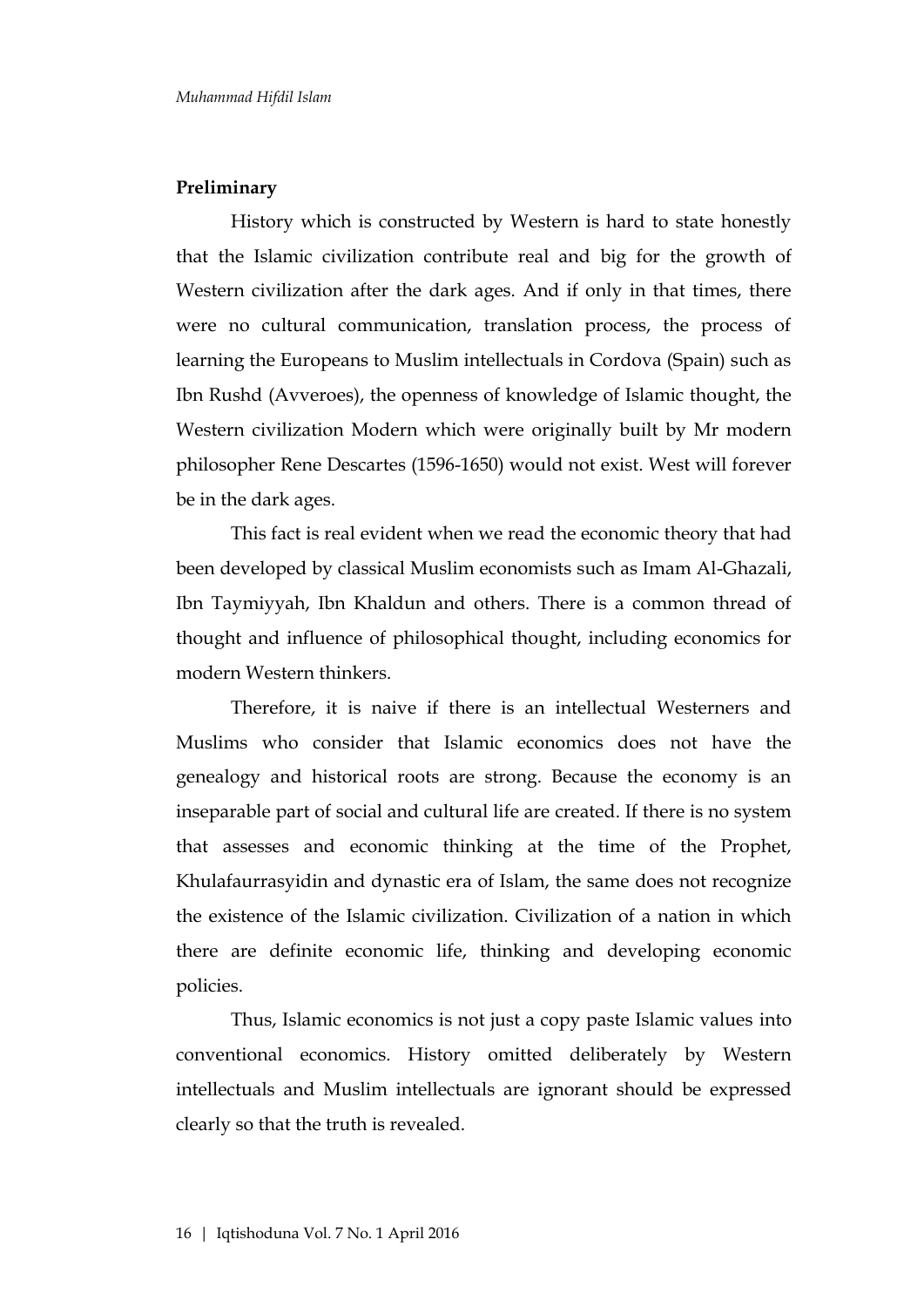That spirit was behind the writing of this paper that portray the history and economic thought of the jurist (fuqoha) and philosophers of the time of the Abbasid Daula II in which the birth of the Islamic economic thinkers such as Ibn Taymiyyah, Ibn al-Qayyim, Syathibi, Ibn Khaldun, Al-Maqrizi and Shah Wali Allah.

## **Scope of Historical, Social, Political And Economic Abbasid II (659-903 H / 1261-1505 Ad)**

Economic thinking is not born in a vacuum. Muslim economists born of an effort to respond to socio-economic conditions that occurred. His approach, as mentioned at the beginning of the discussion, there is a normative (it should be, in accordance with the teachings of Islam) and there are positive (that is the case, the real condition, historical approach).

In the Islamic economic thought, both approaches should ideally be integrated as a whole. It is also taught by the khulafaurrasyidin. Normative approach is very intact implemented, in addition to a positive approach, responding to the social, political and economic.

A positive approach gives an answer that historically, the farther an economic policy in the dynastic era of Islam (away from the normative approach), the destruction was soon to arrive. Conversely, the closer economic policy with Islamic values, the triumph and kesejahteraanpun achieved.

So how social, political and economic conditions Abbasid era II? Although for two years, 657 and 658 H, the Islamic world has no caliph, but that does not mean the triumph of Islam ended.

Abbasid II finally born again. Surely it is not in Baghdad anymore, because it has been attacked by the Mongols led by Hulaghu Khan and Tamerlane, but moved to Cairo, Egypt. At that time, Egypt under the rule of the dynasty Mamalik. Thus, in fact under the Abbasid dynasty I, there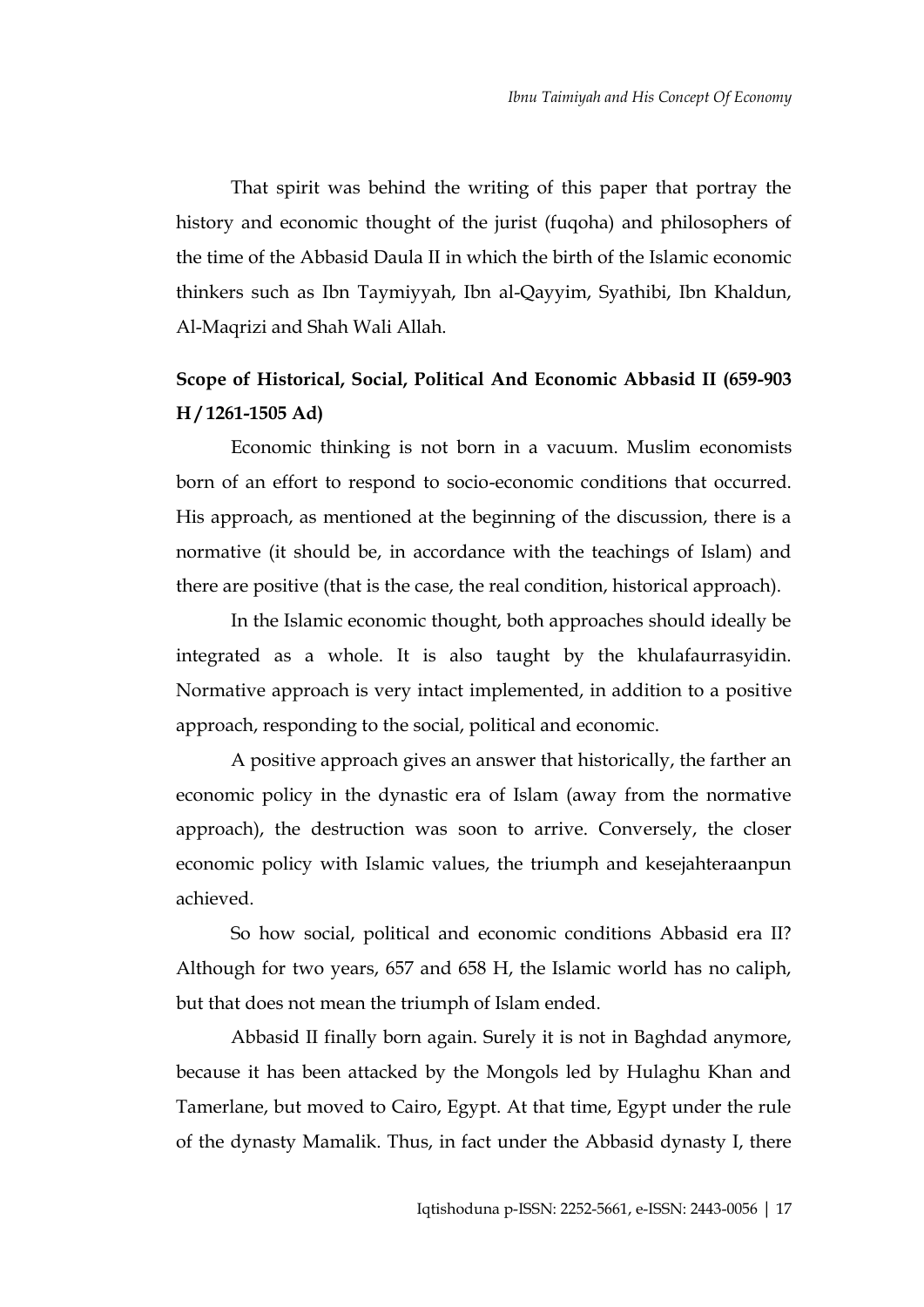are many small dynasty, but all are subject to the Abbasid dynasty I. So, when there was an attack of the Mongols, which is subject dynasty and was under the rule of the Abbasid dynasty Mamalik I lived in Cairo, Egypt.

The victory of Islam over the Tartar army troops in the war Ain Jalut, followed also by the inclusion of the Mongols to Islam makes the political situation more conducive. This condition is the one who encourages dynasty Mamalik to perform various internal reforms. Baka new Islamic dynasty, the birth of the Abbasid II, where the descendants of Bani Abbas, al-Mustansir as Caliph dibaiat on 13th Rajab 659 H in Cairo.

Al-Mustansir II or also known by the name of Al-Mustansir Billah, the title of Abu al-Qasim, with the full name of Ahmad ibn Az-Zahir Biamrillah Abu Nasr Muhammad ibn Al Nasir Lidinillah is Caliph Abbasid first ruling from 1261 until 1262 and was inducted in Cairo, Egypt, after the conquest of Baghdad by the Mongols in 1258. Whose first allegiance as caliph was the Sultan Az-Zahir himself, followed by Judge Tajuddin, and Shaykh al-'Izz bin Abdus Salam and followed by other officials in rotation in accordance with their respective positions. Pembaiatan took place on 13th Rajab 659 AH / June 13 1261. At that time also, a ruler in Halb, Shamsuddin Aqusy also create a caliphate and the title of Al-Hakim Biamrillah.

Al-Mustansir planning to go to Iraq, the sultan had come to deliver his departure to Damascus. Khalifah went with the kings of the East and Sinjar, and the ruler Halb joined and declared themselves to obey the command of Al-Mustansir. Khalifah managed to conquer al-Haditha, then Hita. That's when came the Mongols, in which both armies fought fierce. Most of the Muslims have been killed in the fighting. While the Caliph himself was beheaded. But there are also stating that he survived and escaped.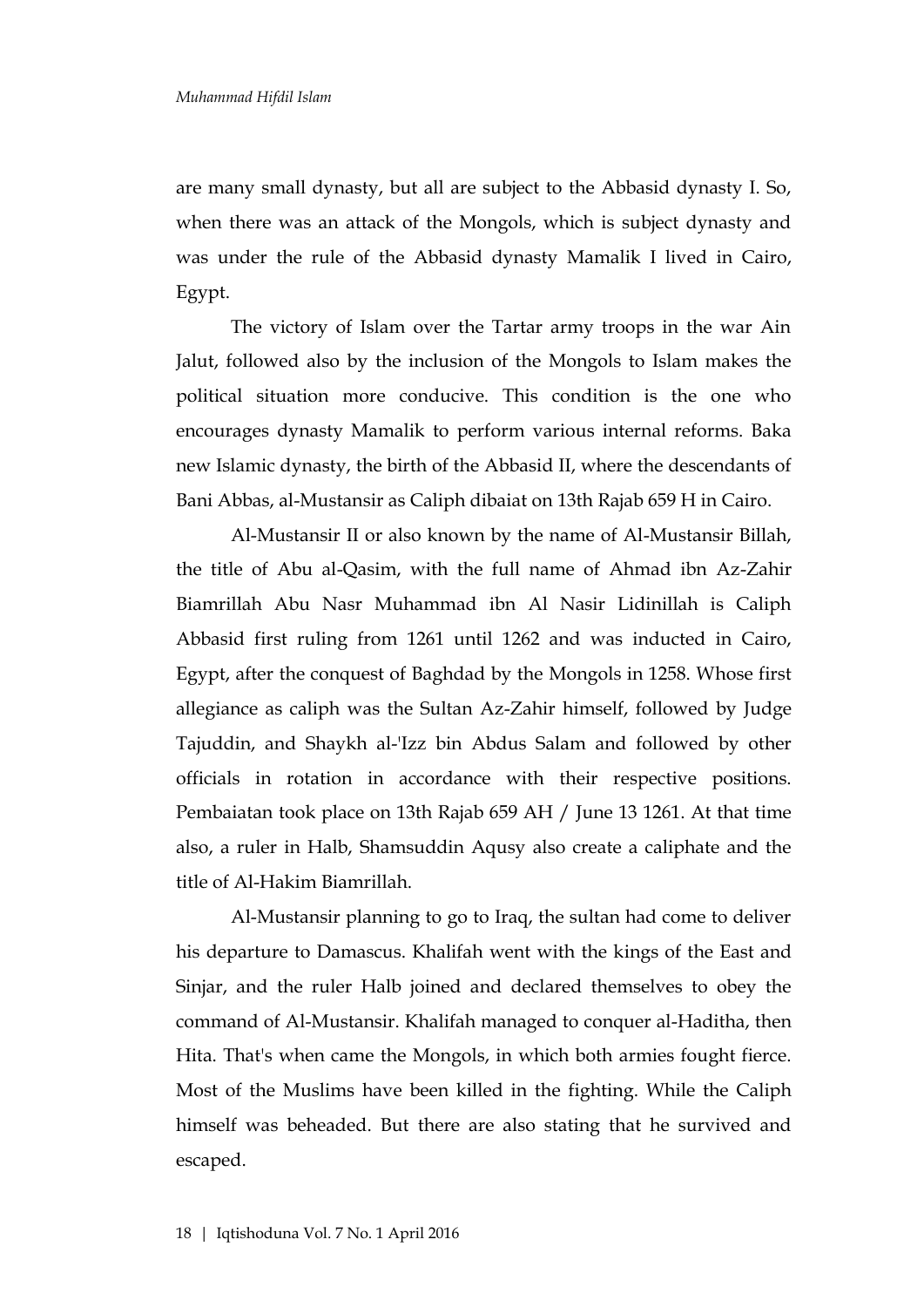This incident occurred on 3 Muharram 660 H / 28 November 1261. By doing so he only served as caliph within three months. After that al-Hakim Biamrillah caliphate that had previously been inducted in Halb.

Here is a list of names of the Abbasid Caliph II:

- [Al-Mustanshir II](http://id.wikipedia.org/wiki/Al-Mustanshir_II) [1261](http://id.wikipedia.org/wiki/1261)
	- [Al-Mutawakkil I](http://id.wikipedia.org/w/index.php?title=Al-Mutawakkil_I&action=edit&redlink=1) [1389](http://id.wikipedia.org/wiki/1389)[-1406](http://id.wikipedia.org/wiki/1406)
- [Al-Hakim](http://id.wikipedia.org/w/index.php?title=Al-Hakim&action=edit&redlink=1) [1262-](http://id.wikipedia.org/wiki/1262)[1302](http://id.wikipedia.org/wiki/1302)
- [Al-Mustakfi I](http://id.wikipedia.org/w/index.php?title=Al-Mustakfi_I&action=edit&redlink=1) [1302](http://id.wikipedia.org/wiki/1302)[-1340](http://id.wikipedia.org/wiki/1340)
- [Al-Wathiq I](http://id.wikipedia.org/w/index.php?title=Al-Wathiq_I&action=edit&redlink=1) [1340-](http://id.wikipedia.org/wiki/1340)[1341](http://id.wikipedia.org/wiki/1341)
- [Al-Hakim II](http://id.wikipedia.org/w/index.php?title=Al-Hakim_II&action=edit&redlink=1) [1341](http://id.wikipedia.org/wiki/1341)[-1352](http://id.wikipedia.org/wiki/1352)
- [Al-Mu'tadid I](http://id.wikipedia.org/w/index.php?title=Al-Mu%27tadid_I&action=edit&redlink=1) [1352](http://id.wikipedia.org/wiki/1352)[-1362](http://id.wikipedia.org/wiki/1362)
- [Al-Mutawakkil I](http://id.wikipedia.org/w/index.php?title=Al-Mutawakkil_I&action=edit&redlink=1) [1362](http://id.wikipedia.org/wiki/1362)[-1383](http://id.wikipedia.org/wiki/1383)
- [Al-Wathiq II](http://id.wikipedia.org/w/index.php?title=Al-Wathiq_II&action=edit&redlink=1) [1383](http://id.wikipedia.org/wiki/1383)[-1386](http://id.wikipedia.org/wiki/1386)
- [Al-Mu'tasim](http://id.wikipedia.org/w/index.php?title=Al-Mu%27tasim_dari_Kairo&action=edit&redlink=1) [1386-](http://id.wikipedia.org/wiki/1386)[1389](http://id.wikipedia.org/wiki/1389)
- [Al-Musta'in](http://id.wikipedia.org/w/index.php?title=Al-Musta%27in_dari_Kairo&action=edit&redlink=1) [1406](http://id.wikipedia.org/wiki/1406)[-1414](http://id.wikipedia.org/wiki/1414)
- [Al-Mu'tadid II](http://id.wikipedia.org/w/index.php?title=Al-Mu%27tadid_II&action=edit&redlink=1) [1414](http://id.wikipedia.org/wiki/1414)[-1441](http://id.wikipedia.org/wiki/1441)
- [Al-Mustakfi II](http://id.wikipedia.org/w/index.php?title=Al-Mustakfi_II&action=edit&redlink=1) [1441](http://id.wikipedia.org/wiki/1441)[-1451](http://id.wikipedia.org/wiki/1451)
- [Al-Qa'im](http://id.wikipedia.org/w/index.php?title=Al-Qa%27im_dari_Kairo&action=edit&redlink=1) [1451](http://id.wikipedia.org/wiki/1451)[-1455](http://id.wikipedia.org/wiki/1455)
- [Al-Mustanjid](http://id.wikipedia.org/w/index.php?title=Al-Mustanjid_dari_Kairo&action=edit&redlink=1) [1455-](http://id.wikipedia.org/wiki/1455)[1479](http://id.wikipedia.org/wiki/1479)
- [Al-Mutawakkil II](http://id.wikipedia.org/w/index.php?title=Al-Mutawakkil_II&action=edit&redlink=1) [1479](http://id.wikipedia.org/wiki/1479)[-1497](http://id.wikipedia.org/wiki/1497)
- [Al-Mustamsik](http://id.wikipedia.org/w/index.php?title=Al-Mustamsik&action=edit&redlink=1) [1497](http://id.wikipedia.org/wiki/1497)[-1508](http://id.wikipedia.org/wiki/1508)
- [Al-Mutawakkil III](http://id.wikipedia.org/wiki/Al-Mutawakkil_III) [1508](http://id.wikipedia.org/wiki/1508)[-1517](http://id.wikipedia.org/wiki/1517)

Last Caliph of the Abbasid dynasty II is Muhammad al-Mutawakkil 'Alallah III (m. 1543) ruling in 1509 until 1516, and again in 1517, was the last Abbasid caliph in Cairo that is capitalized. Al-Mutawakkil III dumped in a short time before the end of his reign in 1516 by Al-Mustamsik predecessor, but his position immediately restored in the following year. In 1517, the Ottoman Sultan Selim I defeated the Mamluk Empire and make Egypt part of the country. Al-Mutawakkil was arrested and taken to Istanbul, where he formally agreed to hand over the post of caliph and symbol, the sword and the mantle of the Prophet Mohammed, to the Ottoman Sultan Selim I. Over 264 years (659 H- 923 H), Abbasid II leads the race Islam.

So is the Islamic civilization continues to grow. The rise and fall of the caliphate affect the thinking of scholars and some are not. Which affected are those that are close to power, which do not is that they are not too close. Nevertheless, a growing scientific tradition to give a certain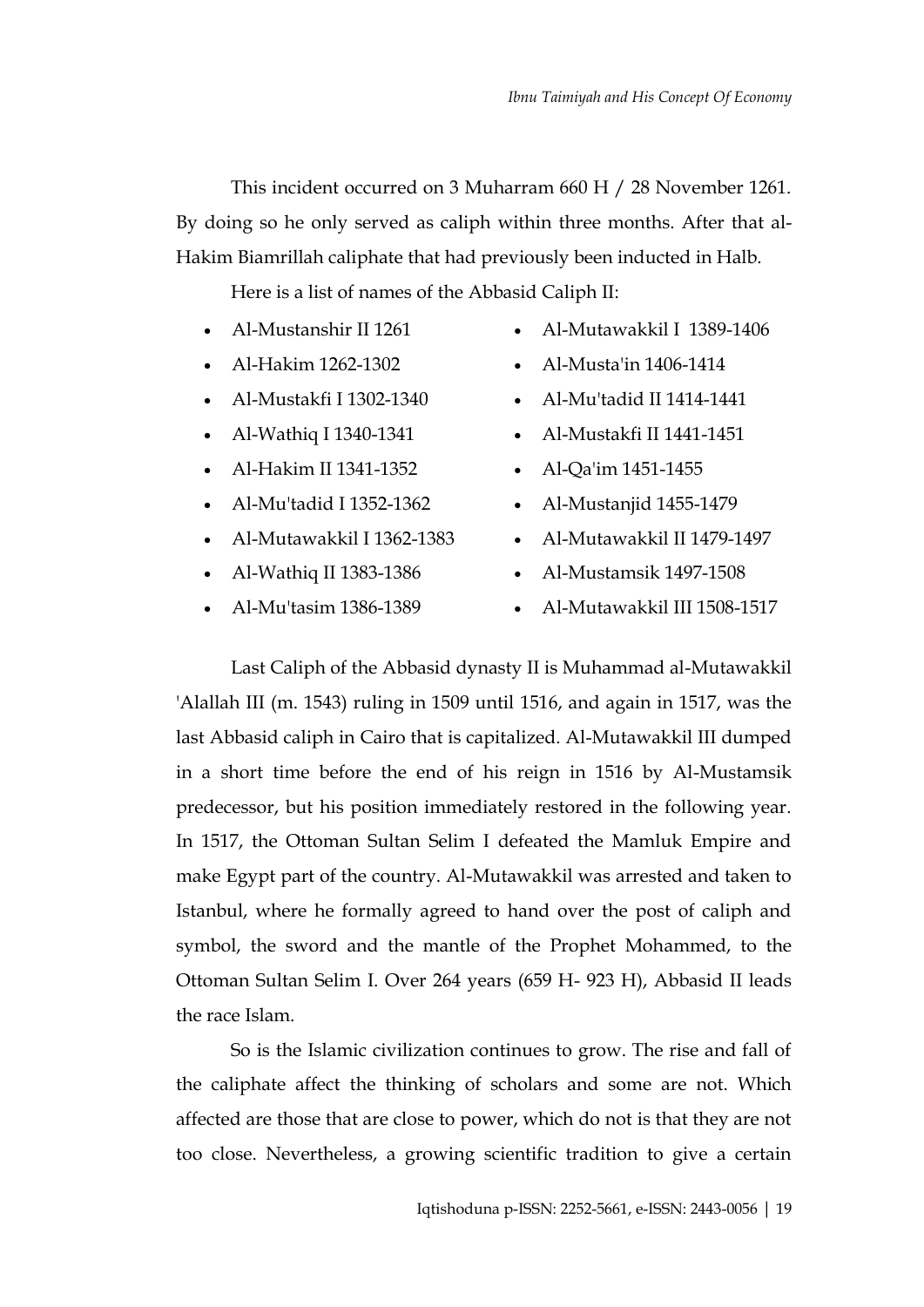appreciation of space thought. Scientific tradition of Islam when it is not only growing because of the support of the caliph, but only grow from the spirit of Muslims that seeking knowledge is obligatory and the science is the reward that never end up in the grave though. Thus, the growth of science is not entirely influenced by political factors, independent and growth to adult. In contrast to the early days of Islamic science develop rapidly which is supported by the caliph, with the establishment of Bait al-Hikmah.

Seedlings of Islamic thought grow like flowers in the spring. However, the ups and downs and turn the caliph highly colored economists classical Muslim thought at the time.

#### **The Thought of Ibnu Taimiyyah About Economy**

In the Abbasid era II, at least there are some leading economists that Ibn Taymiyyah, Ibn al-Qayyim, Syathibi, Ibn Khaldun, Al-Maqrizi and Shah Wali Allah. This paper will describe how the concept of sequential thought highly influential.

## **1. Ibnu Taimiyyah (661 -728 H/ 1261-1328 M)**

Full name Taqiyuddin Ahmad bin Abdul Halim. Born in Harran on 10 Rabi Awwal 661 AH / January 27, 1263 M. Life in the time of Caliph al-Hakim I to the Caliph al-Mustakfi.<sup>1</sup>

Ibn Taymiyyah economic thought much taken from various works he wrote like *Majmoo 'Fataawa Shaykh al-Islam, as-Siyasah ash-fi Syar'iyyah Ishlah Ra'i wa ar-ar-Ra'iyah i* and *al-Hisbah fi al Islam*.

The gist of the concept of social justice economy is economic. This justice must be felt by all people, without exception. Although emphasizing the normative approach in economics, Ibn Taymiyyah

<sup>1</sup> Adiwarman Azwar karim, *sejarah Pemikiran Ekonomi Islam,* (Jakarta : PT. Raja Grafindo Persada, 2006), Ed. 3., hlm. 351.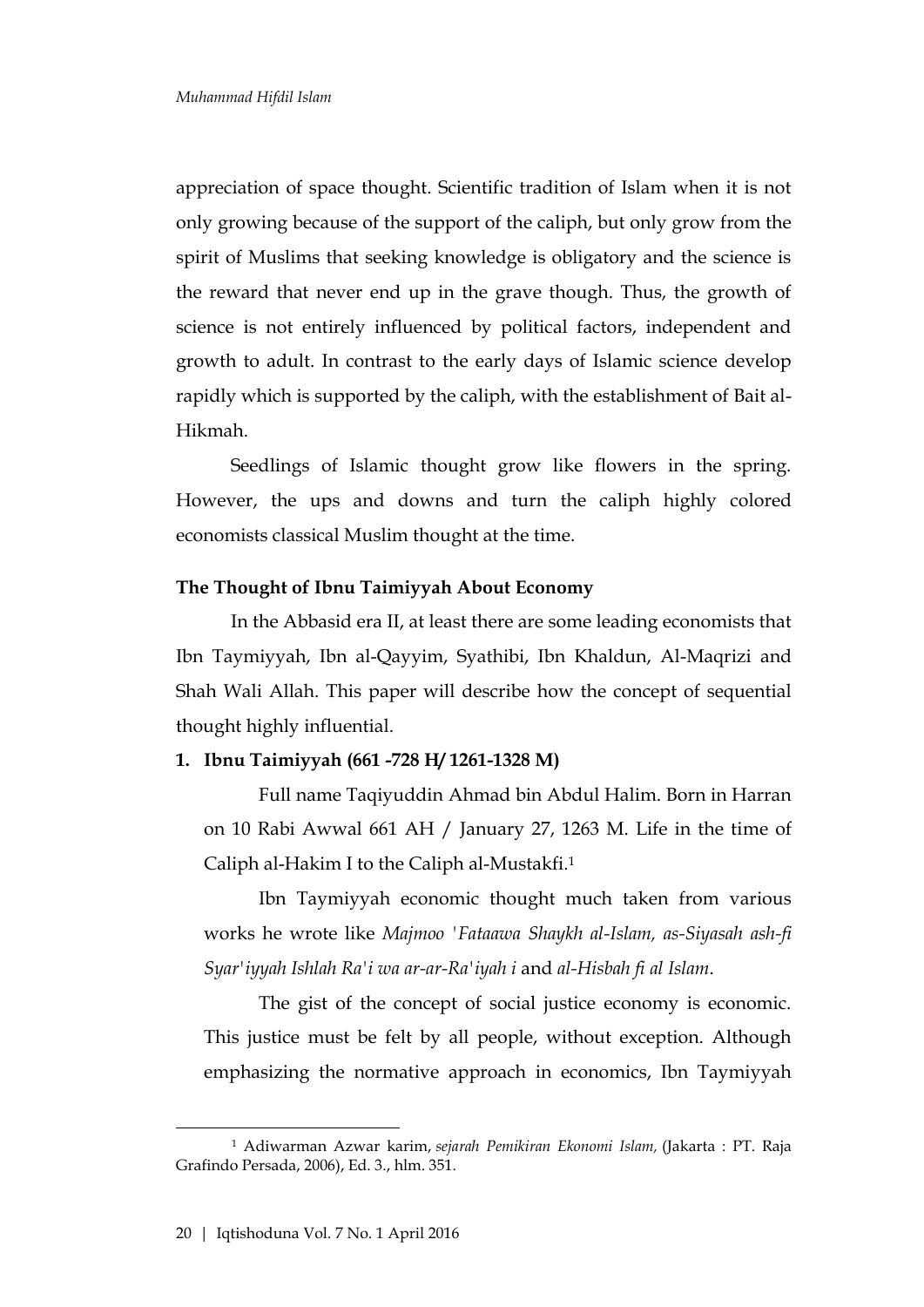also is the figure of a brilliant economist and understand the economic conditions that occurred. The concept of perfect markets that he offers shows that a positive approach in understanding the economy. Although, the frame along with the morality and values of Islam.

Ibn Taymiyah imagines a society that is equipped with a good, organized on the basis of free enterprise, and personal property which is limited by moral considerations and supervised by a fair provision that enforce sharia and work for the community.

Some of the concepts of economic thought were developed, such as:

## **Mechanism of Market**

## **a. Fair Price**

The law of supply and demand seems to have become one of the concepts offered by Ibn Taymiyah. According to him, prices are determined by the forces of demand and supply. Rise and fall of the price is not determined by the unjust actions of some people involved in the transaction. It could be the cause is the declining supply due to inefficient production, a decrease in the amount of imported goods in demand or market pressure as well.

However, he reminded the importance of a fair price. Ibn Taymiyah seems to be the first person to pay special attention to this issue.

In discussing the issue related to the price, he often uses two terms, namely compensation equivalent ('iwadh al-mitsl), and the equivalent price (tsaman al-mitsl). He states,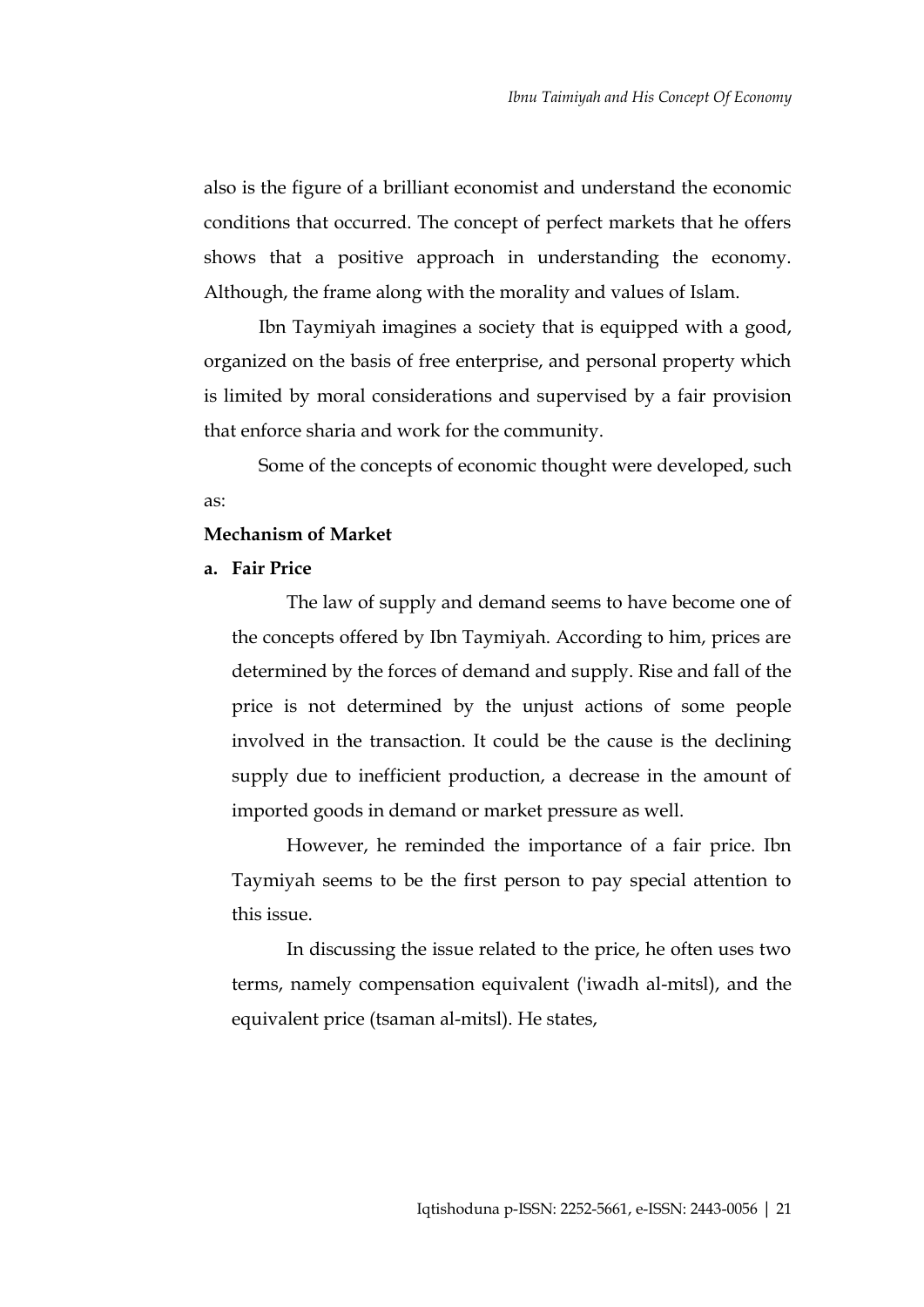Compensation equivalent will be measured and assessed by things equal, and this is the essence of justice (nafs al-'adl)."<sup>2</sup>

Ibn Taymiyah also distinguishes between two types of price, ie the price of unfair and prohibited as well as a fair price and preferred. Ibn Taymiyyah considered equivalent price as a fair price. Therefore, he uses both terms interchangeably.

The concept of Ibn Taymiyyah regarding compensation equivalent ('iwadh al-mitsl) is not the same at a fair price (tsaman al-mitsl). The question of fair compensation or equivalent ('iwadh al-mitsl) addresses problems arise when the moral and legal obligations.

In defining compensation equivalent ('iwadh al-mitsl), Ibn Taymiyyah stated that the definition of equality is the same number of special objects referred to in common usage (urf). It is also linked to the price level (si'r) and customs ('adah). Furthermore, he states that correct evaluation of the fair compensation based on analogy and estimates of goods with other goods equivalent.<sup>3</sup>

Ibn Taymiyah distinguish between legal-ethics with economic aspects of a fair price. He uses the term equivalent compensation when examined in terms of legal ethics and price equal when reviewing aspects of the economy. He states,

"Often there is ambiguity among jurists and they are arguing about the characteristics of a price equal, especially relating invitation kinds (jeans) and quantity (miqdar)."

Because it is a legal and moral concepts, Ibn Taymiyah forward the concept of compensation equivalent based on the rule

<sup>2</sup> Munrokhim Misanan dkk., *Text Book Ekonomi Islam*, (Yogyakarta: Direktorat Perbankan Syariah Bank Indonesia DPbS BI & Pusat Pengkajian dan Pengembangan Ekonomi Islam Universitas Islam Indonesia (P3EI UII), hlm. 155-156.

<sup>3</sup> Adiwarman Azwar karim, *sejarah Pemikiran Ekonomi Islam,* (Jakarta : PT. RajaGrafindo Persada, 2006), Ed. 3., hlm. 356.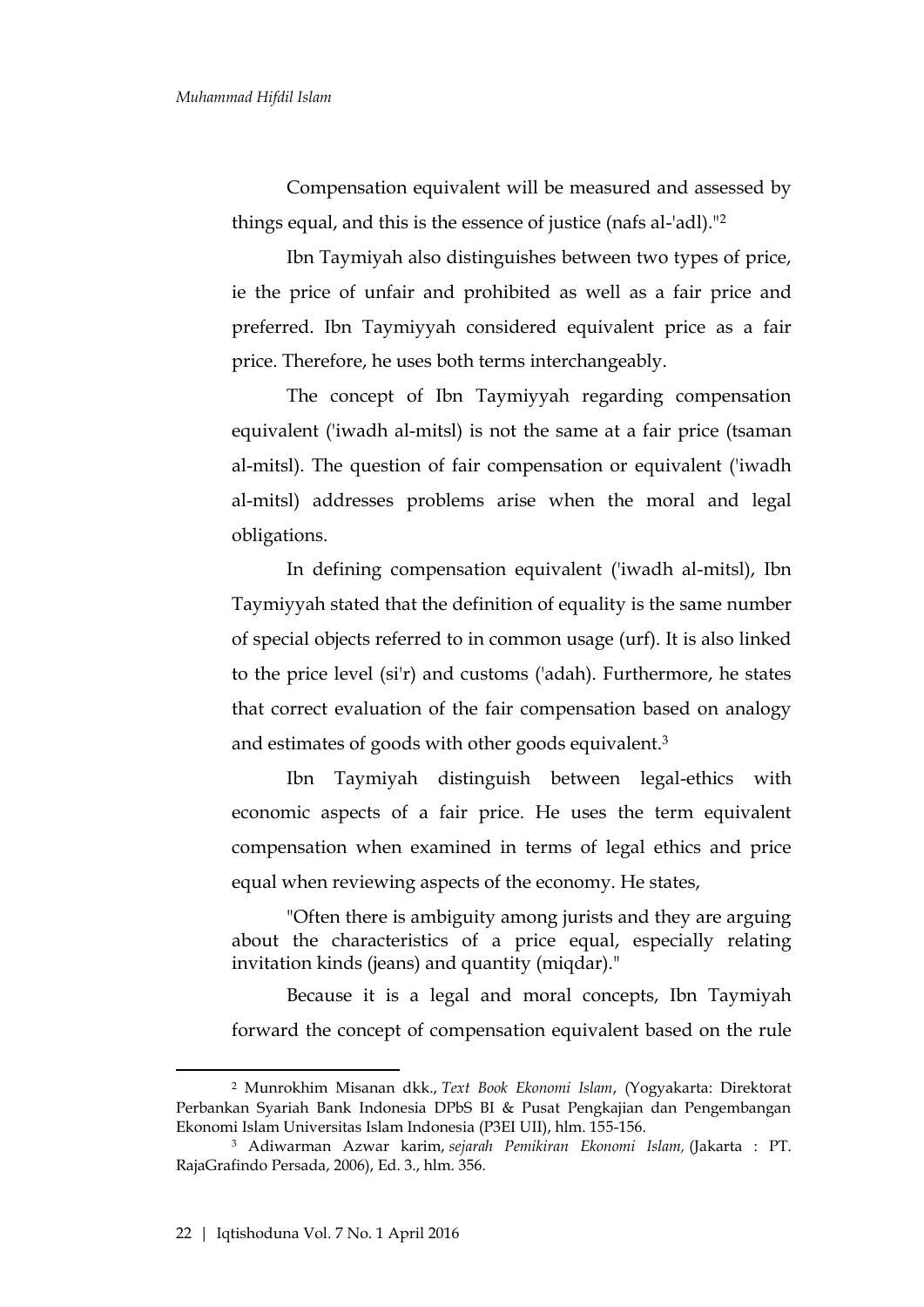of law that must be met and a very high moral rule. He states that compensate for an item with another equivalent is required justice ('adl required) and if payment is voluntary it is raised, it is much better and the good works that are expected (ihsan mustahab). However, if it reduces the compensation, then it is injustice that is forbidden (sacred zhulm). Similarly, the exchange of defective goods with which Setra is allowed justice ('adl allowed but not required). Increase the damage is actually unlawful (sacred) and reduce it a good deed to be expected (ihsan mustahab).<sup>4</sup>

About the difference of compensation equivalent to the fair price, he explains that The amount contained in a contract there are two kinds. First, the amount of which is well known in the community. This type has been generally accepted. Secondly, the kind of unusual as a result of an increase or decrease in the willingness (rugbah) or other factors. It is expressed as an equivalent price<sup>5</sup>

It seems clear to Ibn Taymiyyah that equivalent compensation is relative is a phenomenon that can last long due to the formation of habits, while the equivalent price was varied, determined by the forces of demand and supply as well as influenced by the needs and desires of the community.

The issue price is fair arise when facing the actual price, purchase and exchange of goods. In the meaning that the price is the equivalent of the price of a standard that applies when people

<sup>4</sup> Munrokhim Misanan dkk., *Text Book Ekonomi Islam*, (Yogyakarta: Direktorat Perbankan Syariah Bank Indonesia DPbS BI & Pusat Pengkajian dan Pengembangan Ekonomi Islam Universitas Islam Indonesia (P3EI UII), hlm. 169.

<sup>5</sup> Adiwarman Azwar karim, *Sejarah Pemikiran Ekonomi Islam,* (Jakarta : PT. Raja Grafindo Persada, 2006), Ed. 3., hlm. 356.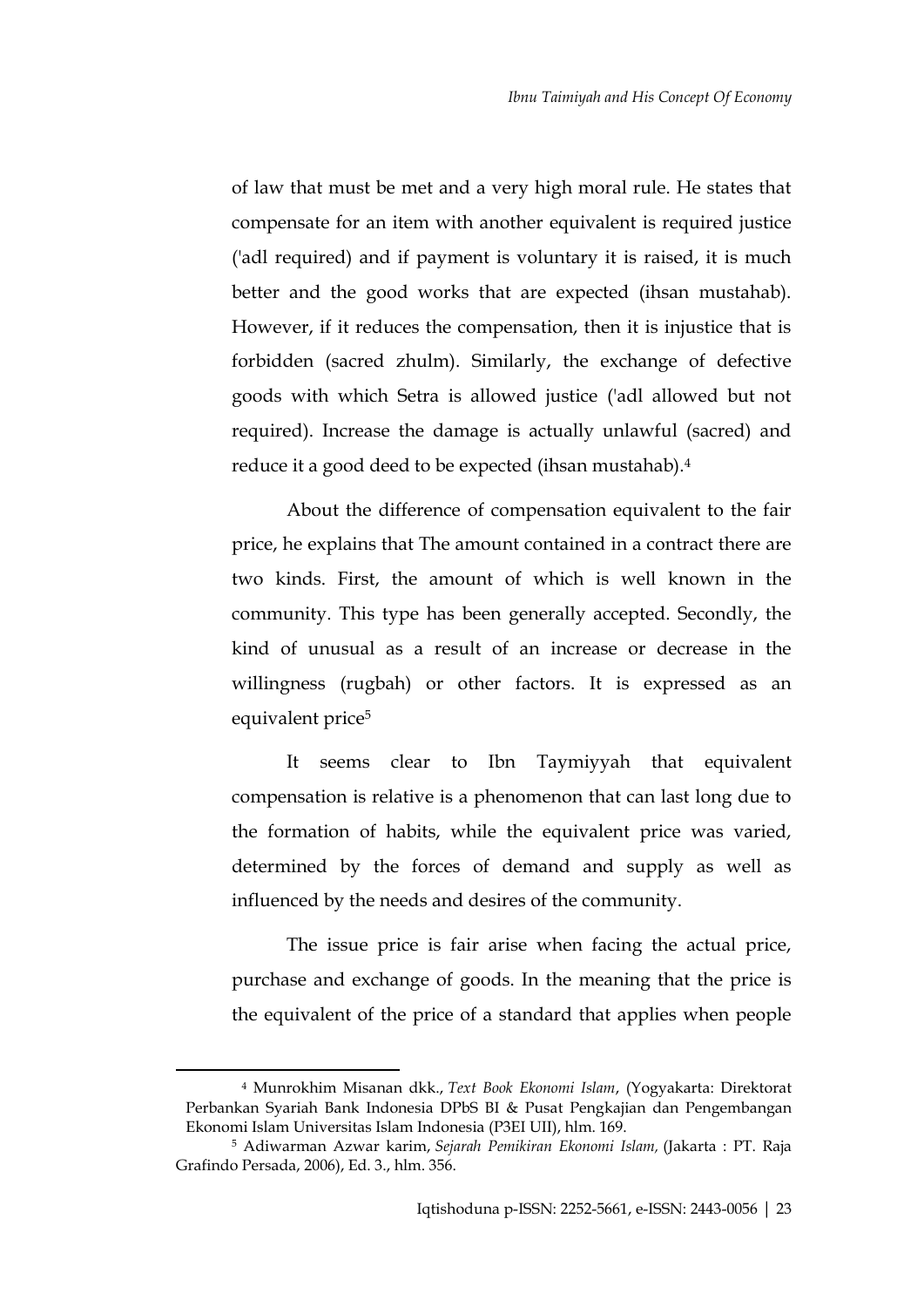sell goods dagangannyadan is generally accepted as an equivalent for such goods or goods that are similar in that particular time and place."

Ibn Taymiyyah explains that the equivalent price is the price established by market forces running freely, the meeting between the forces of demand and supply. He described the changes in market prices as If residents sell the goods in normal (al-wajh alma'ruf) without using ways that are not fair then that price increases due to the scarcity of goods (ie, a decrease in supply) or due to an increase in the total population (ie, an increase in demand), The rise in prices was the will of Allah, in this case, forcing sellers to sell their goods at a certain price is coercive one (ikrah bi ghairi Haq)6.

Therefore, Ibn Taymiyah emphasized the importance of price regulation. The purpose of price regulation is to uphold justice and meet the basic needs of society. This is what is meant by fair pricing. Where there is an emergency situation that requires it taken, such as hunger.

Ibn Taymiyyah distinguish two types of pricing, the pricing is unfair and legally flawed and pricing fair and lawful. Pricing unjust and flawed law is pricing done when rising prices caused by free market competition, the scarcity of supply or the increase in demand.

#### **b. Fair Market**

 $\overline{a}$ 

No offer of domestic production and imports. Demand is determined by the tastes and incomes. The nature of the market is

<sup>6</sup> Nur Chamid, *Jejak Langkah Sejarah Pemikiran Ekonomi Islam,* (Yogyakarta : Pustaka Pelajar, 2010), Cet. 1., hlm, 230.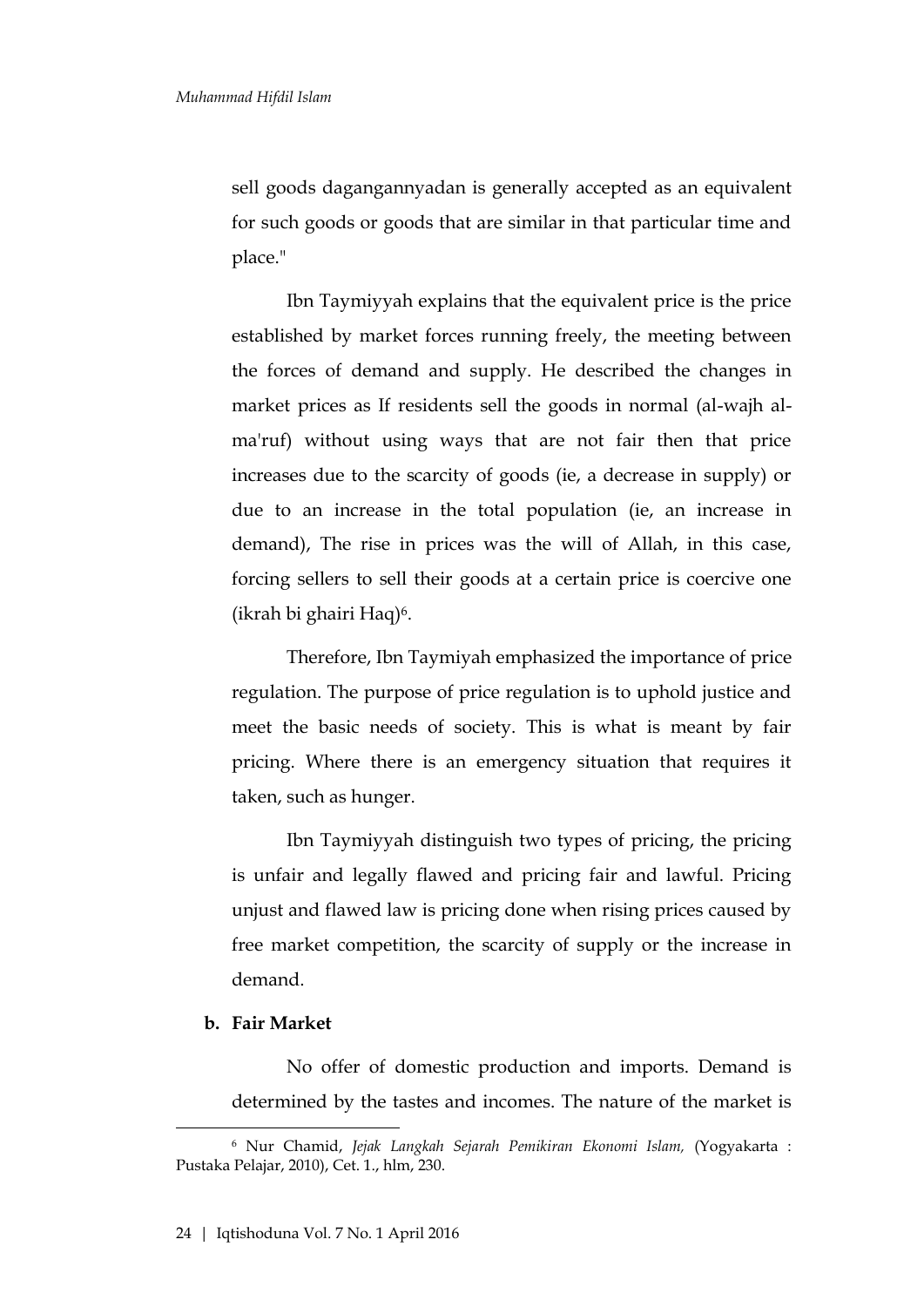impersonal. The market price is determined by the intensity and magnitude of demand, scarcity and abundance of goods, the condition of the credit / loan and the discounted cash payment.

For him, forcing people to sell a variety of objects that are not diharuskannya to sell, or prohibiting the selling of goods that can be sold is unfair and unlawful. Thus, long before the modern Western economic thought develops, Ibn Taymiyyah has offered the concept of full freedom to enter and exit the market, the market perfect competition, perfect competition. However, when there are unjust actions of traders to hoard or famine, market is not perfect, war or drought, the government should conduct pricing policy.

In this context also, Ibn Taymiyah had a clear understanding of how, in a free market, prices are determined by the forces of demand and supply. He argues that Rise and fall of prices is not always caused by the injustice of certain people. Sometimes, it is caused by a lack of production or a decrease in imports of goods requested. Therefore, if demand goes up and supply goes down, prices are rising. On the other hand, if the inventory increases and decreases toward demand, prices were down. Shocks or abundance is not caused by the actions of certain people. He could be caused by something that does not contain injustice, or sometimes, it can also be caused by an injustice. This is the omnipotence of God who has created a desire in the human heart.

Ibn Taymiyyah said two sources of supply, yaknin local production and import of goods requested barng (aw mayukhlaq yujlab min dzalik al-mal al-matlub). To illustrate the demand for a particular item, he used the term raghbah fi al-syai which means the desire for something, namely goods. Desire is one of the most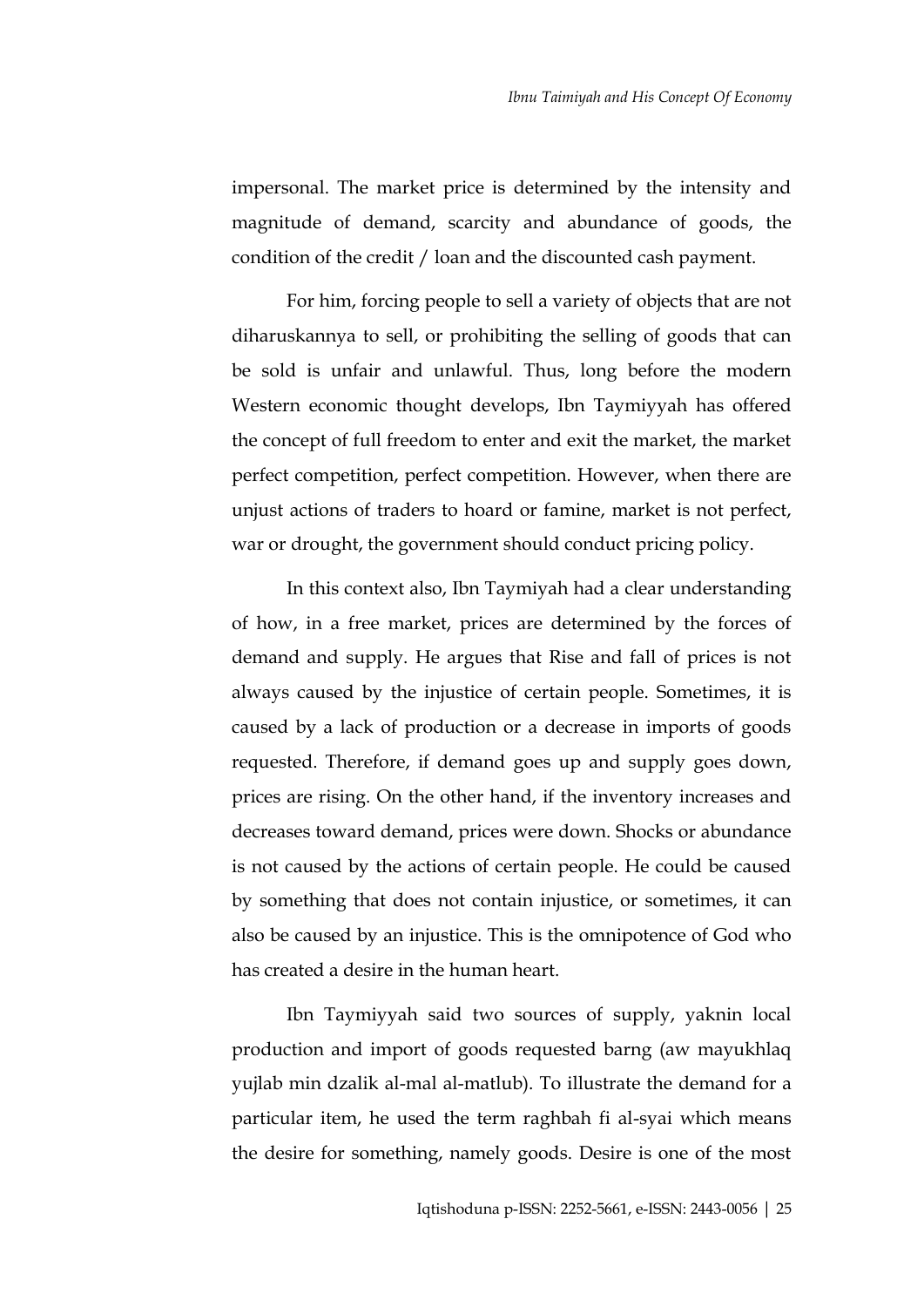important desire of demand, other factors are income. Changes in supply described as an increase or decrease in the stock of goods, which is caused by two factors, namely the local production and imports.<sup>7</sup>

Ibn Taymiyyah noted several factors that affect demand and consequently on prices, namely:

- 1. desire of the people (raghbah) to a variety of different types of goods and always changeable. These changes correspond to a rare or not- requested items. The fewer the number of goods available will be increasingly in demand by the public.
- 2. The number of enthusiasts (tullab) on an item. If the number of people who desire a more and more goods, the price of goods will increase, and vice versa.
- 3. Weak or strong need for a large or small items as well as the level and size requirements. If the needs of large and strong, prices will rise. Conversely, if the needs of small and weak, prices will drop.
- 4. Quality buyers. If the buyer is a wealthy and reliable in repaying the loan, the lower the price given. Conversely, given the higher price if the buyer is a man who was bankrupt, like stalling the payment of debts and debt deny.
- 5. Type of money used in the transaction. The price will be lower if the payment is made by using the money that is commonly used (naqd ra'ij) than the money that is rarely used.
- 6. The purpose of the transaction menghendak8i their reciprocal ownership between the two parties. The price of an item that has been available on the market is lower than the price of an

<sup>7</sup> Adiwarman Azwar karim, *Op.cit.* hlm. 364-365.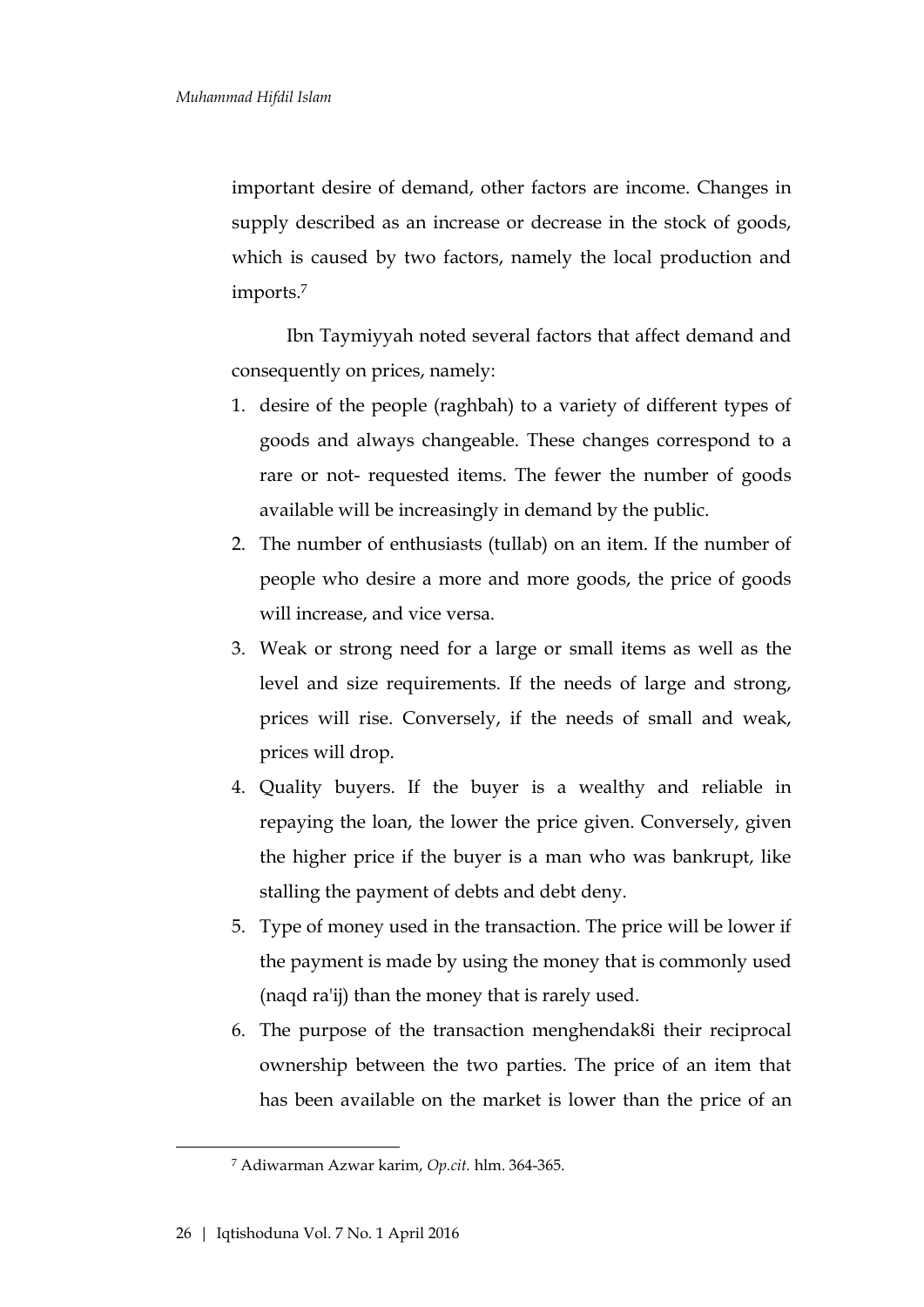item that does not exist on the market. Similarly, the price will be lower if the payment is made in cash rather than payments made in installments.

7. The size of the costs to be incurred by the manufacturer or seller. The greater the charge required by the manufacturer or seller to acquire and get goods will be higher the given price, and vice versa.

## **c. Profit Concepts Fair**

Based on the definition of a fair price, Ibn Taymiyyah defines fair profit as a normal profit that is generally derived from a particular type of trade, without harming others. He opposed an unusual level of profit, exploitative (ghaban fahisy) by utilizing the public indifference to the existing market conditions (mustarsil).<sup>8</sup>

## **d. The concept of Fair Wages**

In medieval times, the concept of fair wages intended as wage levels that must be given to the workers so that the They can live a decent in the middle of the community.

About how wages are determined, Ibn Taymiyyah explained;

"Equivalent wages will be determined by the wages that have been known (musamma) if any, which may be a reference for both parties. Separti as in the case of sale or lease, the price is already known (tsaman musamma) will be treated as an equal price. "

## **e. The Goal for People**

 $\overline{a}$ 

The main purpose of a fair price and other related issues is to uphold justice in exchange transactions and various other relations

<sup>8</sup> Umarudin, M, *Ibnu Taimiyah: Pemikiran dan Pembaharuan dalam Buku Mihrajan Ibnu Taimiyah,* hlm. 725-726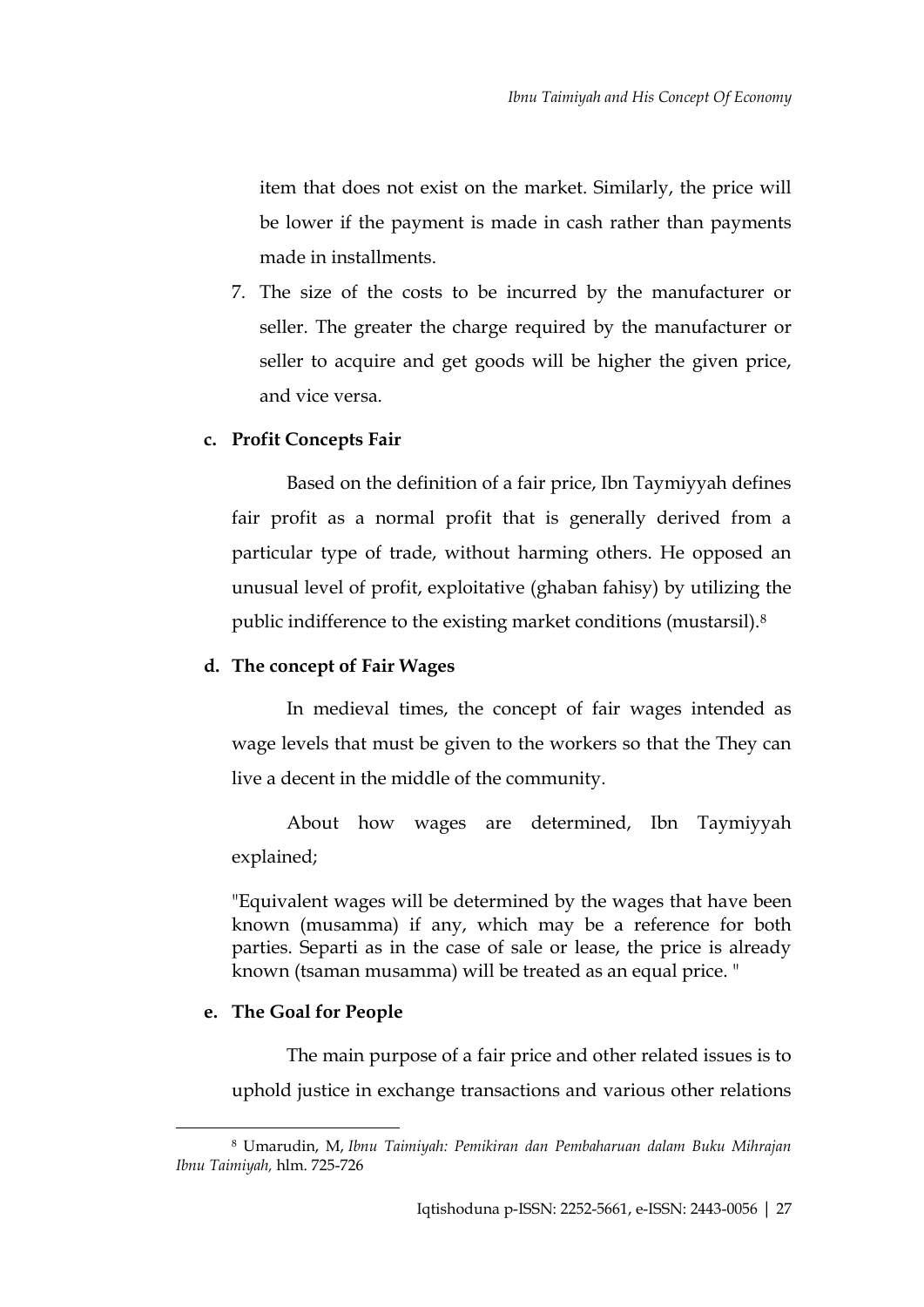among community members. The second concept is intended as a guide for the authorities to protect the public from various forms of exploitation. In other words, in essence, this concept will make it easier for people to reconcile moral obligation with financial obligations.

In the view of Ibn Taymiyyah, fair for traders means the merchandise they are not forced to sell at a price that can eliminate their normal profit. The basic purpose of a fair price is to protect the interests of workers and employers as well as protect them from the action gouge.

#### **Money And Monetary Policy**

#### **a. Characteristic and Functions of Money**

In particular, Ibn Taymiyyah said the two main functions of money, ie, as a measure of value and medium of exchange for a number of different goods. He states that *Atsman* (price or paid as price, ie money) is intended as a measure of the value of goods (*Mi'yar al-Amwal*) by which the total value of goods (*maqadir al-Amwal*) can be known; and the money was never intended for themselves<sup>9</sup>.

Based on these views, Ibn Taymiyyah opposed all forms of trading money, because it means shifting money from the true purpose function. If money is exchanged denagn other currencies, the exchange must be simultaneous secra dilaikukan (taqabud) and without delay (hulul).

#### **b. Decrease of Value Currency**

Ibn Taymiyyah opposed the debasement of currency and currency printing very much. Authorities should print money (a currency other than gold and silver) in accordance with nilain fair

<sup>9</sup> Adiwarman Azwar Karim, *Op.cit.,* hlm. 373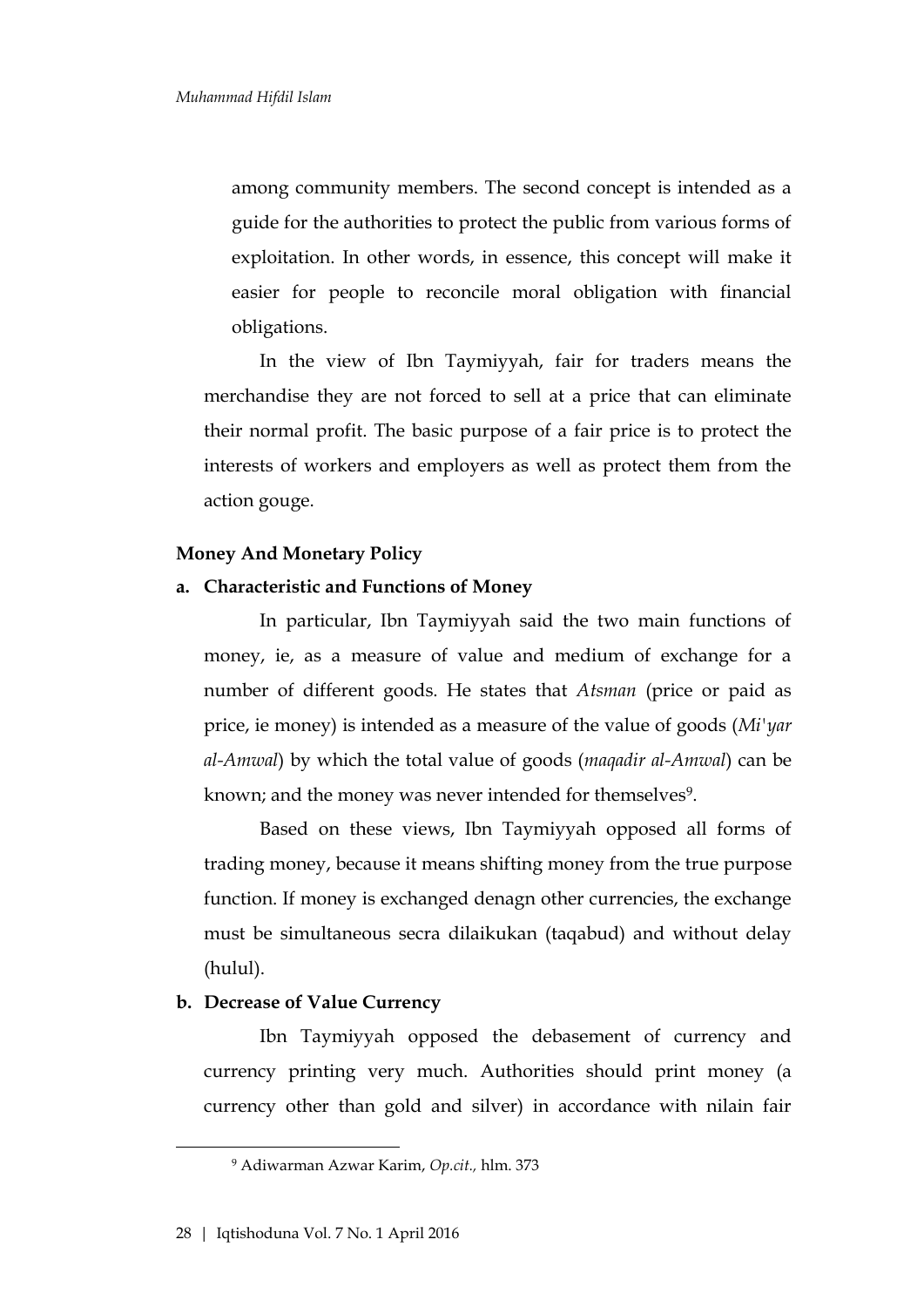(proportional) on transactions of society, without causing injustice against them.

## **c. Poor Money Will Get rid of the Good Currencies**

Ibn Taymiyyah stated that the money was of poor quality would get rid of a good quality currency from circulation. He describes that If the authorities cancel the use of a particular currency and scored another kind of money for the community, it will harm the rich who have the money because the fall in the value of money long been just an item. He means has conducted an injustice because it eliminates High temperatures original value they have. More than that, if the intrinsic value of the currency is different, it will be a source of profit for criminals to collect currency is bad and exchange it with the currency well and then they would take him to other regions and exchange denagn currencies bad in the area to be brought back to the region. Thus, the value of public goods will be destroyed.

Based on explanation above, important principles propounded by Ibn Taymiyyah related to money and monetary policy are:

- 1. Trade money will trigger inflation
- 2. The loss of confidence people will be stability in the value of money will prevent people did worse long-term contracts and fixedincome segments of society such as civil servants
- 3. domestic trade will decline as concerns the stability of the value of money
- 4. International trade will decline
- 5. The precious metal will flow out of the country.

It has same idea with Gresham's law which state that bad money will drive out good money" raised by Thomas Gresham (1857) seems to trace the formulation of Ibn Taymiyyah that same money nominal, but lower gold content, will drive out and replace the money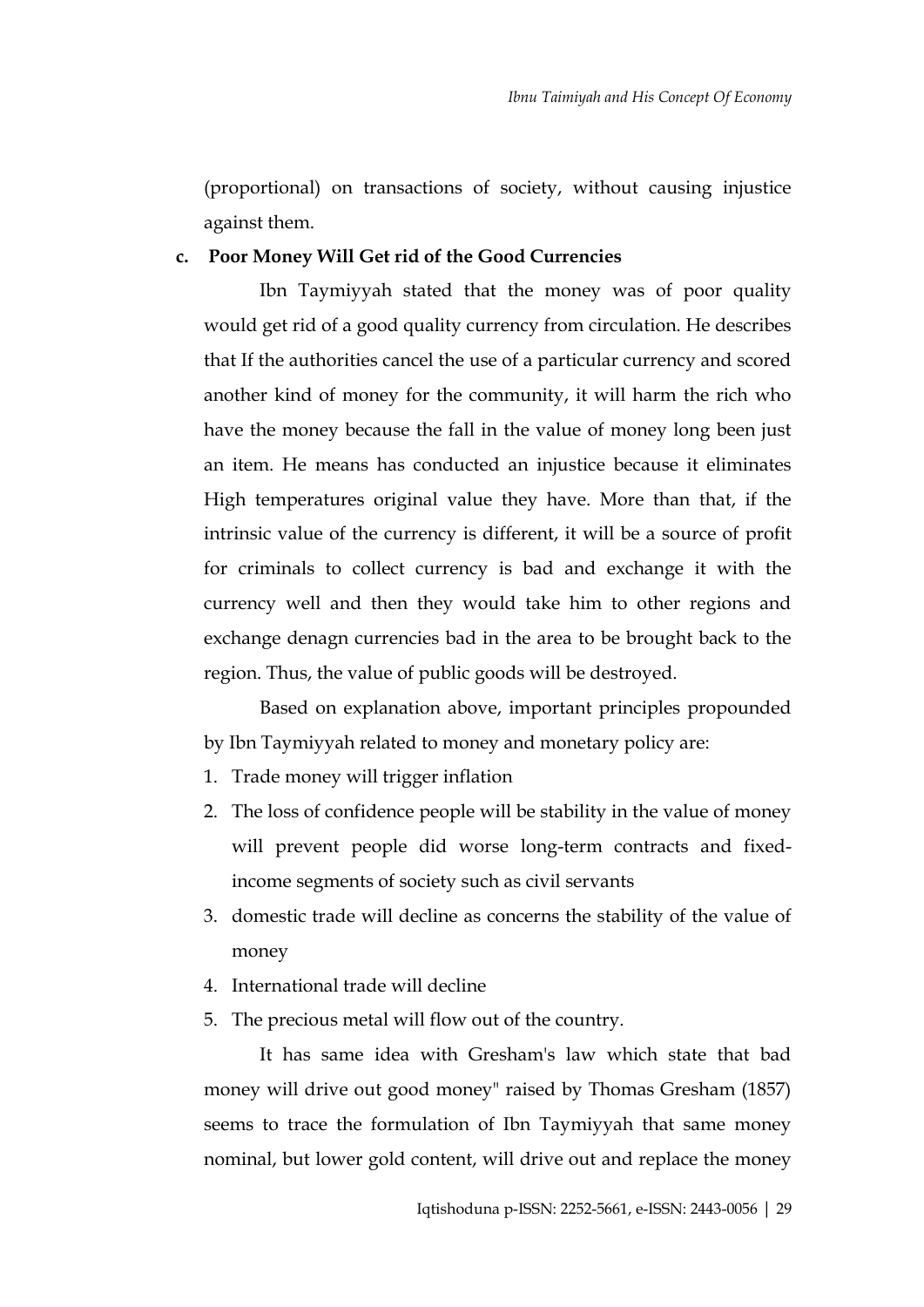that the gold content is higher. Therefore, Ibn Taymiyah prohibits muddájwah which one example: A swap of 1 gram of silver mixed with copper with 1 gram of pure silver. Such transactions are prohibited because it contains usury.

#### **State Finance And** *Zakat*

Ibn Taymiyyah, as well as other Islamic thinkers asserts that the government is an institution that is needed. He gives two reasons in determining the state and the country's leadership as it is. The emphasis of the discussion is on the religious character and purpose of a government has the aim is to bring the population of the country carrying out the good and forbid them to do evil. Commanding the good and forbidding the evil, is a very comprehensive goal. Including invites people doing social practices and the bad economy. As revealed Allah: [30]

"You are the best people are born to men, sent to the ma'ruf, and prevent it from being evil, and believe in Allah".

Economic functions of the state and the various cases is the state has the right to intervene against the individual right to obtain greater benefits.<sup>10</sup>

As the previous statement, the government policy in the regulation of prices carried out in the framework of the welfare society, government also has right to set a price for the balance of the market price. Clearer objectives, as Ibn Taymiyyah said that no monopoly of the in specific pricing, so that small communities can do micro-economic activities smoothly.

Because of that, State must welfare of its people, but specifically really not capable, *Duafa* (*asnaf zakat*). Ibn Taymiyyah reminds all Muslims

<sup>10</sup> Euis Amalia, *Sejarah Pemikiran Ekonomi Islam,* (Jakarta : Pustaka Asatruss, 2005), Cet.1, hlm 180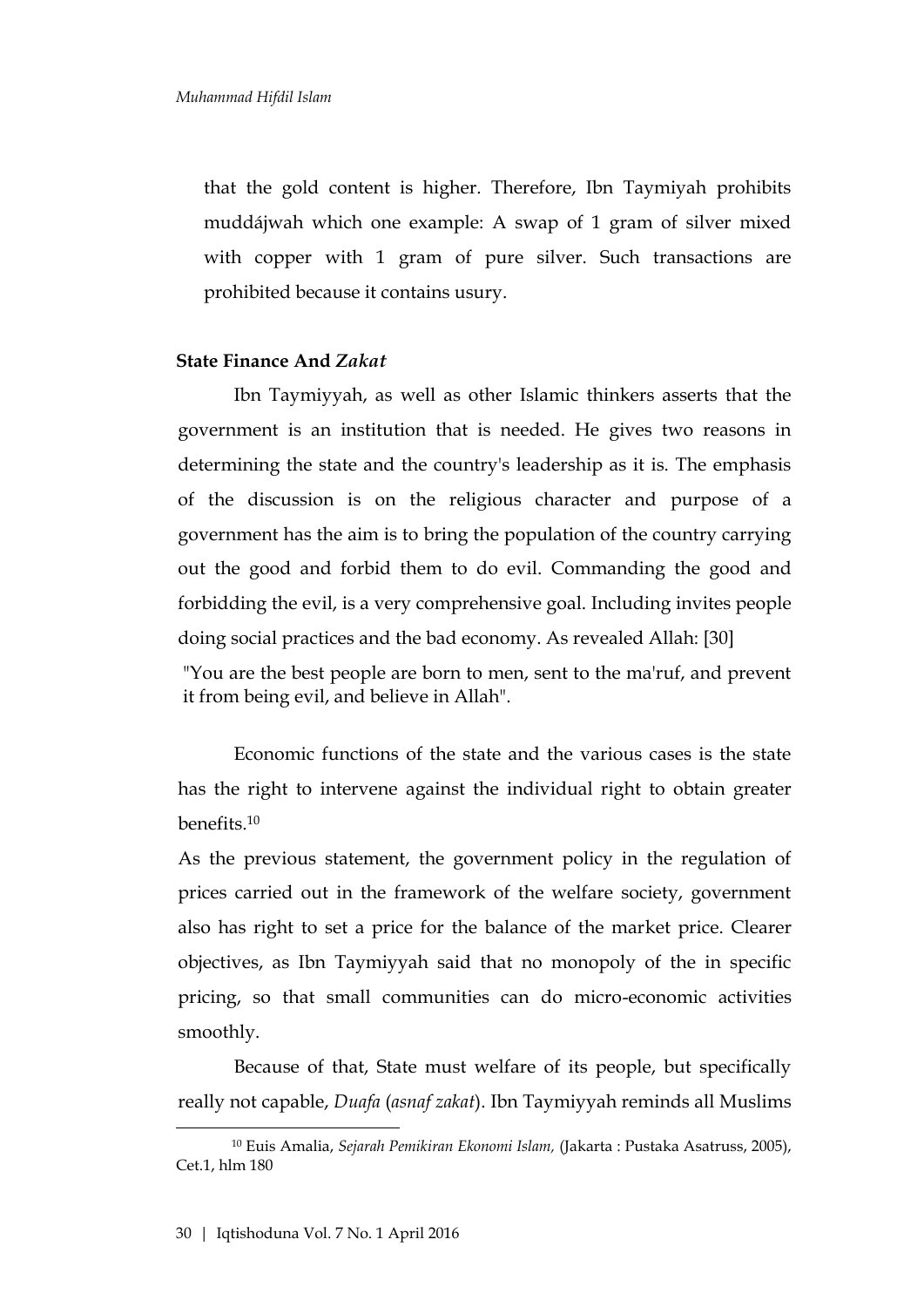who are able to work hard in order to make ends meet to pay *zakat*, *infaq* and *alms*.

In the context of state revenues, according to Ibn Taymiyya, who really fit sharia is *ghanimah*, *zakat* and *fai* . *Fai* 'includes *jizyah* (tax) imposed on Jews and Christians, include; war ransom treasure, a gift dedicated to the king, the duty on the state-owned commodity enemy, fines and kharaj, the tax on agricultural land.

According to him, if the revenue is not sufficient, it can be made tax policy. Needs associated with the country folk are poor sympathize, finance jihad and defense, strengthening law and justice, pensions and salaries of state employees, infrastructure development and common prosperity.

#### **Conclusion**

From the above presentation can be concluded that the scholars of classical Islam has not only focused on religion in the sense of the extent of religious rituals, but have paid attention to the economic problems people even indicated economic theories of modern conventional is the adoption of their ideas (Islam), Gresham has adopted the theory of Ibn Taymiyah about currency (curency) of very bad and good quality. According to Ibn Taymiyya, poor quality money would be kicked out of money are of good quality, for example, money (currency copper) would be kicked out of gold and silver currency. The main functions of money simply is as a medium of exchange in the transaction (the medium of exchange for transactions) and as a unit of value (unit of account). All the policies of the money made by the government should be in order for the public welfare (beneficiaries). Printing money is not based on the absorptive capacity of the real sector is prohibited, as it will only increase inflation and decrease social welfare. Hoarding money is prohibited,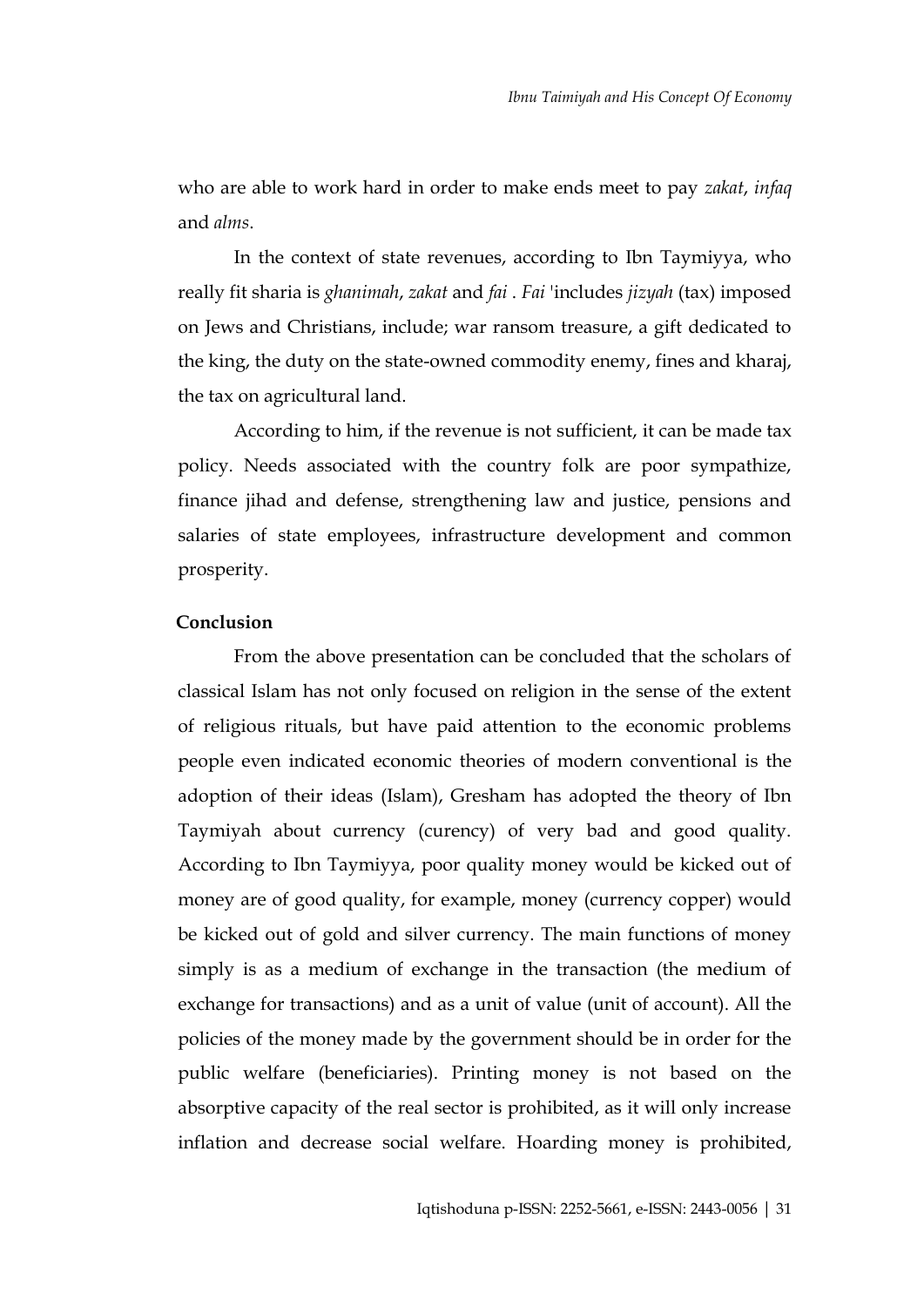because it causes a slowdown in the velocity of money which have an impact on reducing the number of production and the increase in product prices. Smelting coins is prohibited, as it would reduce the supply of money permanently impacting the increase in product prices.

There are many scholars of classical economic thought and it all turned out to influence the thinking of the modern economy. Unfortunately, only a handful are willing to be honest about the effect of classical scholars to western economies, others prefer to be dishonest. Now they cover and protect their scientific interests with the principle that the scientific method honest emotion.

## **Daftar Pustaka**

- Amalia, Euis., *Sejarah Pemikiran Ekonomi Islam,* (Jakarta : Pustaka Asatruss, 2005), Cet.1, hlm 180.
- Chapra, Umer. *Masa Depan Ilmu Ekonomi; Sebuah Tinjauan Islam*. Penerjemah Ikhwan Abidin Basri. (Jakarta: Gema Insani Press, 2001).
- Chamid, Nur. *Jejak Langkah Sejarah Pemikiran Ekonomi Islam,* (Yogyakarta : Pustaka Pelajar, 2010), Cet. 1., hlm, 365.
- El-Ashker, Ahmad and Rodney Wilson. *Islamic Economics; A Short History*. (Netherland :Koninklijke Brill NV, 2006).
- Karim, Adiwarman Azwar. 2001. *Ekonomi Islam, Suatu Kajian Kontemporer*. (Jakarta: Gema Insani Press, 2001).
- ----------. *Sejarah Pemikiran Ekonomi Islam,* edisi ketiga, (Jakarta: Raja Grafindo Persada, 2006).
- Khaldun, Ibn. *Muqaddimah*. Penerjemah Ahmadie Thoha, (Jakarta: Pustaka Firdaus, 2000).
- [Kuran,](http://www.jstor.org.ezproxy.mtsu.edu/search/Results?mo=bs&Query=aa:%22Timur%20Kuran%22&hp=25&si=1) Timur *"[The Discontents of Islamic Economic Morality](http://www.jstor.org.ezproxy.mtsu.edu/view/00028282/di976333/97p04702/0?currentResult=00028282%2bdi976333%2b97p04702%2b0%2c3F&searchUrl=http%3A%2F%2Fwww.jstor.org%2Fsearch%2FResults%3FQuery%3DIslamic%2BEconomic%2Bthought%26hp%3D25%26so%3Dnull%26si%3D1%26mo%3Dbs)",* [The American](http://www.jstor.org.ezproxy.mtsu.edu/browse/00028282)  [Economic Review](http://www.jstor.org.ezproxy.mtsu.edu/browse/00028282)*. [Vol. 86, No. 2](http://www.jstor.org.ezproxy.mtsu.edu/browse/00028282/di976333) (May, 1996), pp. 438-442.*